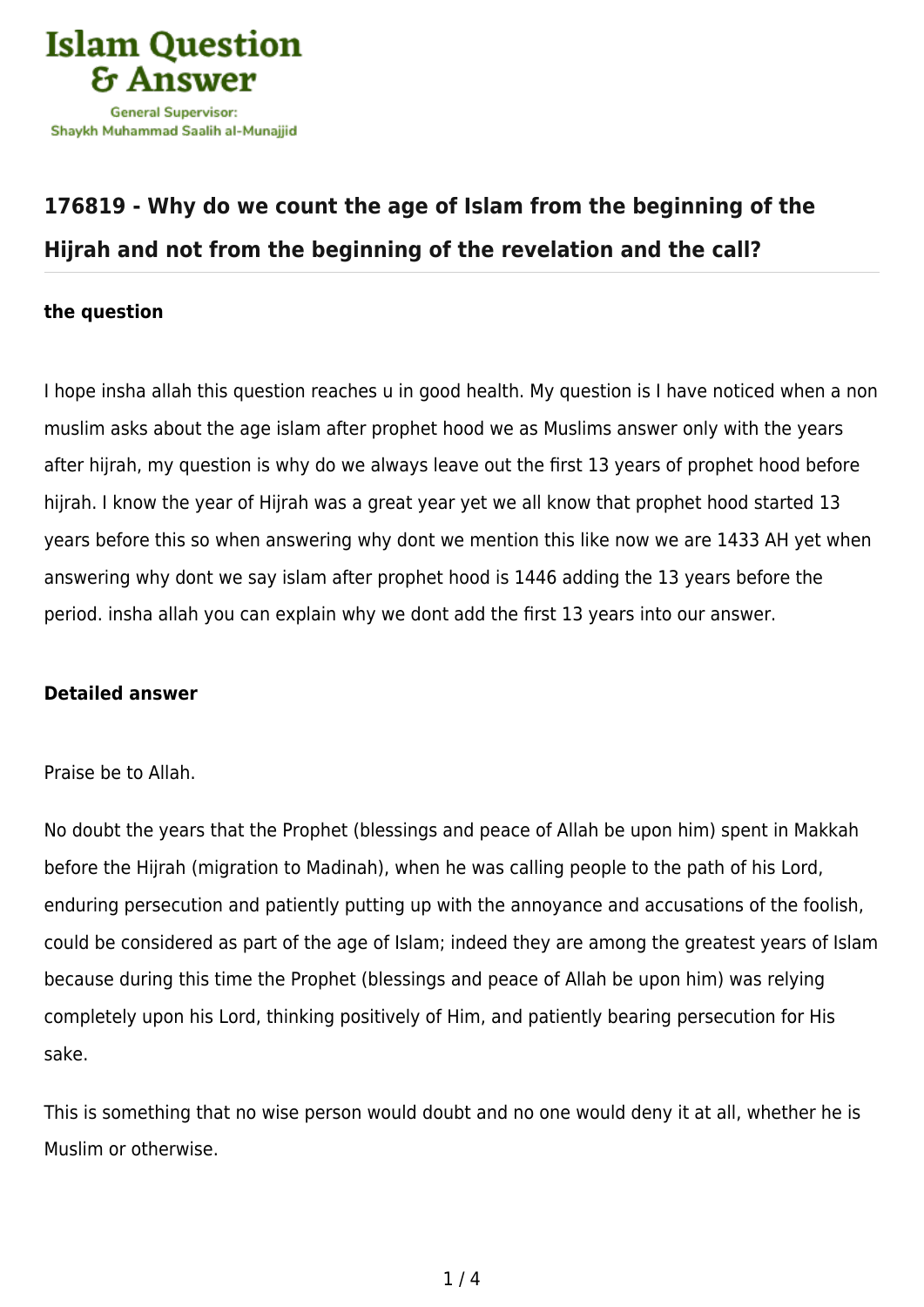

Shavkh Muhammad Saalih al-Munaiiid

But the reason why the people adopted the Hijri calendar as a means of defining the year in which a particular event took place, which is something that people need to do, is that this date is the one that the Sahaabah unanimously agreed to take as the beginning of their calendar. This decision was made at the time of 'Umar ibn al-Khattaab (may Allah be pleased with him), because it is the actual date of the founding of the Islamic state, when the Prophet (blessings and peace of Allah be upon him) and migrated and settled in Madinah, and the people gathered around him and supported him, and he built the mosque, and other events that followed the Hijrah. So the features of the Islamic state began to develop and it took on a clear form geographically, socially, militarily and politically. Before that the Muslims did not have a state or any political system to unite them.

The Sahaabah (may Allah be pleased with them) reached a unanimous decision in 16 AH – or, it was said, 17 AH or 18 AH – during 'Umar's caliphate, to make the Islamic calendar begin with the year in which the Hijrah occurred. That was because a case was referred to Ameer al-Mu'mineen 'Umar (may Allah be pleased with him) concerning a contract that one man had with another, saying that what he owed him became due in Sha'baan.

'Umar said; Which Sha'baan? The Sha'baan of this year we are in now or of last year or of next year? Then he summoned the Sahaabah and consulted them about adopting a calendar from which they could determine when debts became due and the like.

Someone suggested adopting the Persian calendar, but he did not like that. Someone else suggested adopting the Byzantine calendar, but he did not like that. Others suggested dating it from the birth of the Messenger of Allah (blessings and peace of Allah be upon him), or from the beginning of his mission, or from his migration (Hijrah) or from his death.

'Umar (may Allah be pleased with him) was inclined to choose the date of the Hijrah because it is known when it occurred, and they agreed with him.

The point is that they made the beginning of the Islamic calendar the year of the Hijrah, and they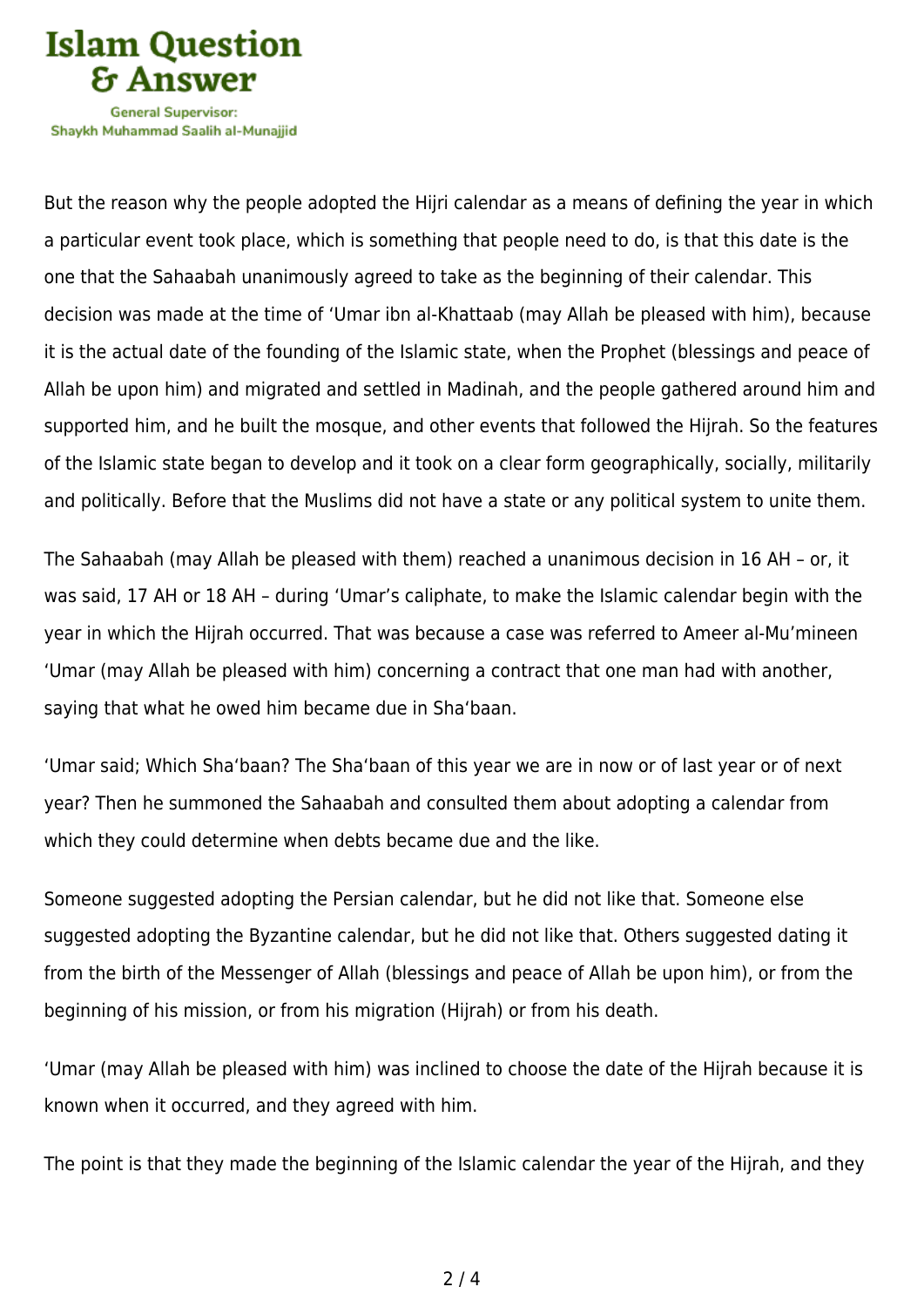

made the first month of the Islamic year Muharram, as was narrated from them. This is the view of the majority of imams, so that people could conduct their business on that basis, with no confusion.

See: al-Bidaayah wa'n-Nihaayah, 3/251-253

Al-Bukhaari narrated in his Saheeh (3934) that Sahl ibn Sa'd said: They did not start the calendar from the beginning of the Prophet's mission or from his death; they only started it from the time of his arrival in Madinah.

Al-Haafiz Ibn Hajar (may Allah have mercy on him) said:

The incidents that are connected to the life of the Prophet (blessings and peace of Allah be upon him) and that could have been taken as the start of the calendar are four: his birth, the start of his mission, his migration (Hijrah) and his death. They thought it was best to start the calendar from the Hijrah, because in the case of his birth and the start of his mission, there would be uncertainty with regard to the exact year. As for the time of his death, they chose not to use it because remembering it would renew their grief. So there was no choice left except the Hijrah. And they chose to regard Muharram as the first month of the year rather than Rabee' al-Awwal because the plan to migrate started to take shape in Muharram. The oath of allegiance (bay'ah) – that was the precursor to the Hijrah – had taken place during Dhu'l-Hijjah, and the first new moon after the oath of allegiance and the decision to migrate was that of Muharram. So it was appropriate to make it the first month of the year. This is the best explanation I have come across as to why the year starts with Muharram.

Al-Haakim narrated that Sa'eed ibn al-Musayyab said: 'Umar assembled the people and asked them what the first day of the calendar should be. 'Ali said: (It should start) from the day when the Messenger of Allah (blessings and peace of Allah be upon him) migrated and left the land of shirk. So 'Umar did that. End quote.